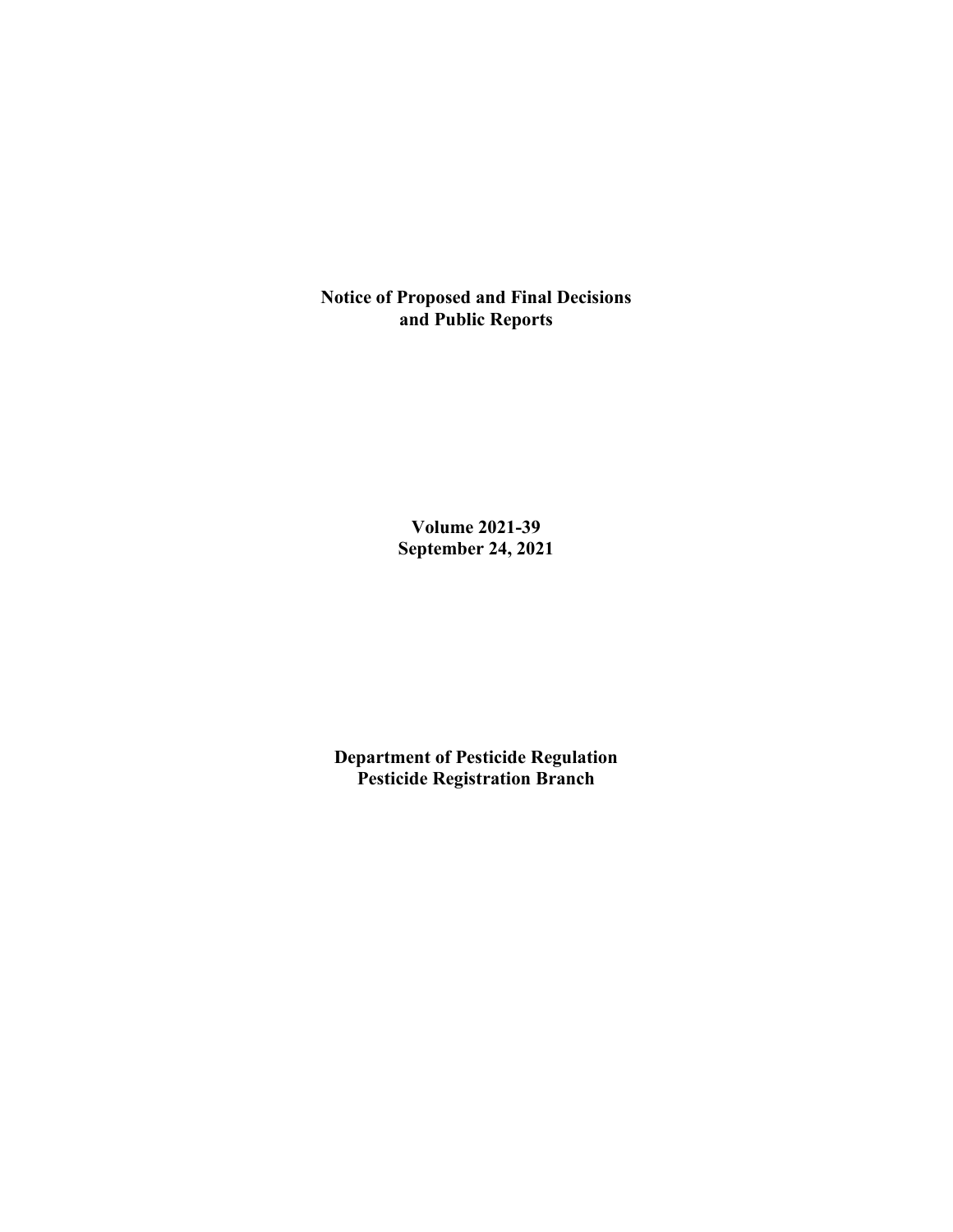# **NOTICE OF FINAL DECISIONS TO REGISTER PESTICIDE PRODUCTS AND WRITTEN EVALUATION**

Pursuant to Title 3, California Code of Regulations section 6255, the Director of the Department of Pesticide Regulation (DPR), files this Notice of Final Decisions to Register Pesticide Products with the Secretary of the Resources Agency for posting. This notice must remain posted for a period of 30 days for public inspection. Between the time DPR posts a proposed registration decision for public comment and DPR makes a final decision regarding the product, nonsignificant changes may be made to the product label (e.g., revising the product name, changing a master label to an end-use marketing label, correcting typographical errors). If the changes are not significant, DPR will not re-notice the product for public review and comment. However, if significant changes are made to the product label that substantially affect DPR's analysis on direct or indirect significant adverse environmental or human health impacts that can reasonably be expected to occur from the proposed decision, DPR will re-notice the product label for public review and comment.

In addition, for any product that is posted proposed to register as a conditional registration, the registrant may address the conditions of registration by providing the appropriate data or modifying the product label (e.g., remove use site, add "not for use in California" to a use site) during the posting period. If the registrant adequately addresses the conditions of registration during the posting period and the resulting change to the product label is not significant such that DPR must re-post the product label for review and public comment, DPR will post the product below, but will no longer have a "conditional" designation by the registration type.

For information about submitting a request for any documents related to this notice, please visit [https://www.cdpr.ca.gov/public\\_r.htm.](https://www.cdpr.ca.gov/public_r.htm)

To view the public report that was issued when the product was proposed for registration, click on the hyperlinked Tracking Number for the product.

### *Tracking Number with hyperlink to public report – (EPA Registration Number) Applicant / Brand Name*

[297143](https://www.cdpr.ca.gov/docs/registration/nod/public_reports/297143.pdf) - (66222 - 290) MAKHTESHIM AGAN OF NORTH AMERICA, INC., D/B/A ADAMA NIMITZ CA USE: NEMATICIDE - FOR THE CONTROL OF NEMATODES ON CROPS SUCH AS CUCUMBER, TOMATO, STRAWBERRY, CARROT, POTATO, AND SQUASH TYPE: SECTION 3 REGISTRATION - ACTIVE INGREDIENT(S): FLUENSULFONE CAS NUMBER(S): 318290-98-1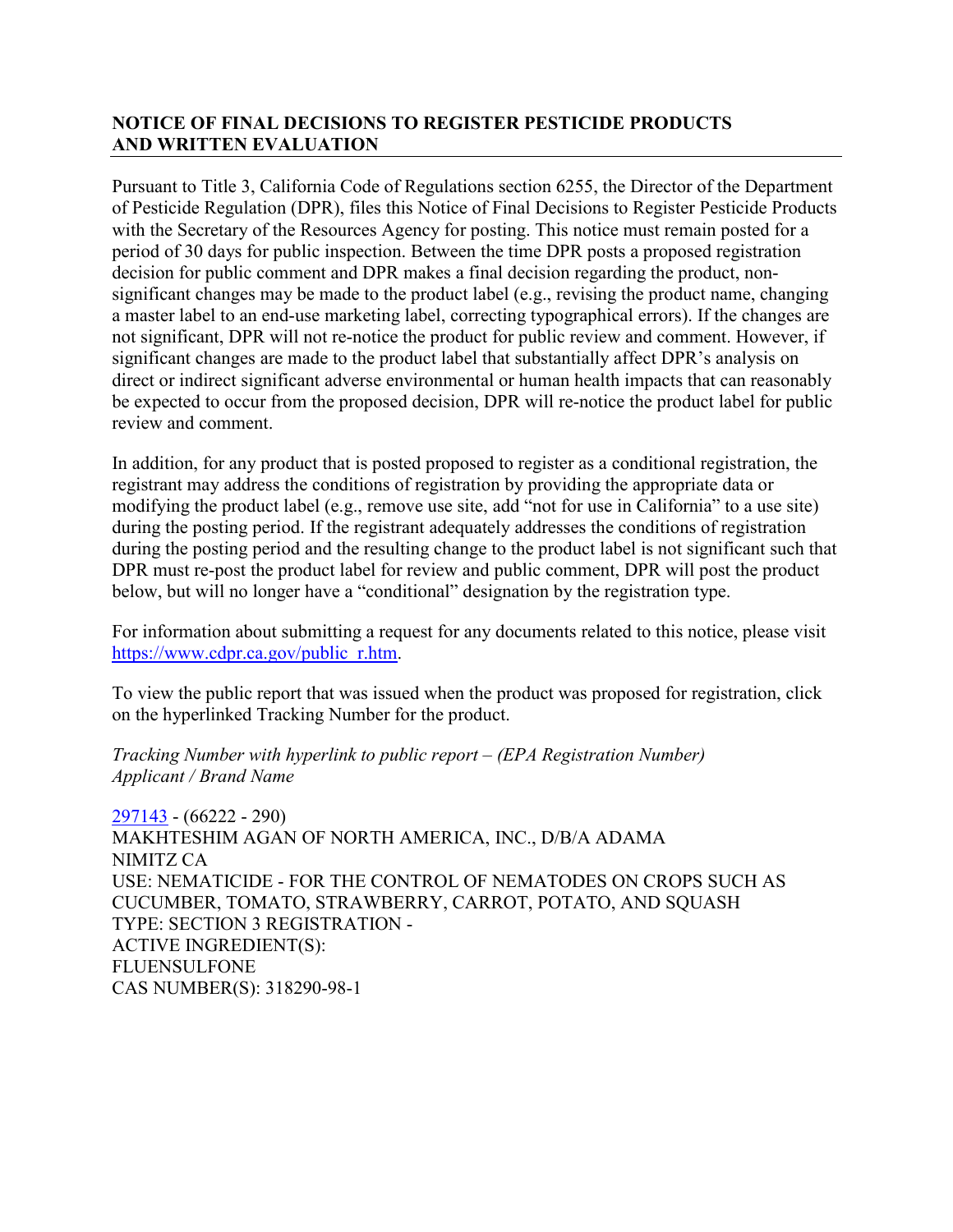**Notice of Final Decisions to Register (Continued) Page 2**

[297544](https://www.cdpr.ca.gov/docs/registration/nod/public_reports/297544.pdf) - (51934 - 22) TRECE, INC. CIDETRAK IMM MEC USE: SPECIAL ACTIVITY - FOR THE CONTROL OF INSECTS SUCH AS INDIAN MEAL MOTH, TOBACCO MOTH, RAISIN MOTH, ALMOND MOTH, AND MEDITERRANEAN FLOUR MOTH IN AND AROUND STORAGE, WAREHOUSE, MILLS, BAKERIES, DRYING AREAS, AND MANUFACTURING FACILITIES TYPE: SECTION 3 REGISTRATION - CONDITIONAL ACTIVE INGREDIENT(S): Z,E-9,12-TETRADECADIEN-1-YL ACETATE CAS NUMBER(S): 30507-70-1

[297168](https://www.cdpr.ca.gov/docs/registration/nod/public_reports/297168.pdf) - (59639 - 241) VALENT U.S.A. LLC ZEAL PRO MITICIDE USE: MITICIDE - FOR THE CONTROL OF MITES SUCH AS CARMINE SPIDER MITE, PACIFIC SPIDER MITE, AND TWO-SPOTTED SPIDER MITE IN CROPS SUCH AS COTTON, CORN, HOPS, MINT, EGGPLANT, AND SOYBEAN TYPE: SECTION 3 REGISTRATION - ACTIVE INGREDIENT(S): ETOXAZOLE CAS NUMBER(S): 153233-91-1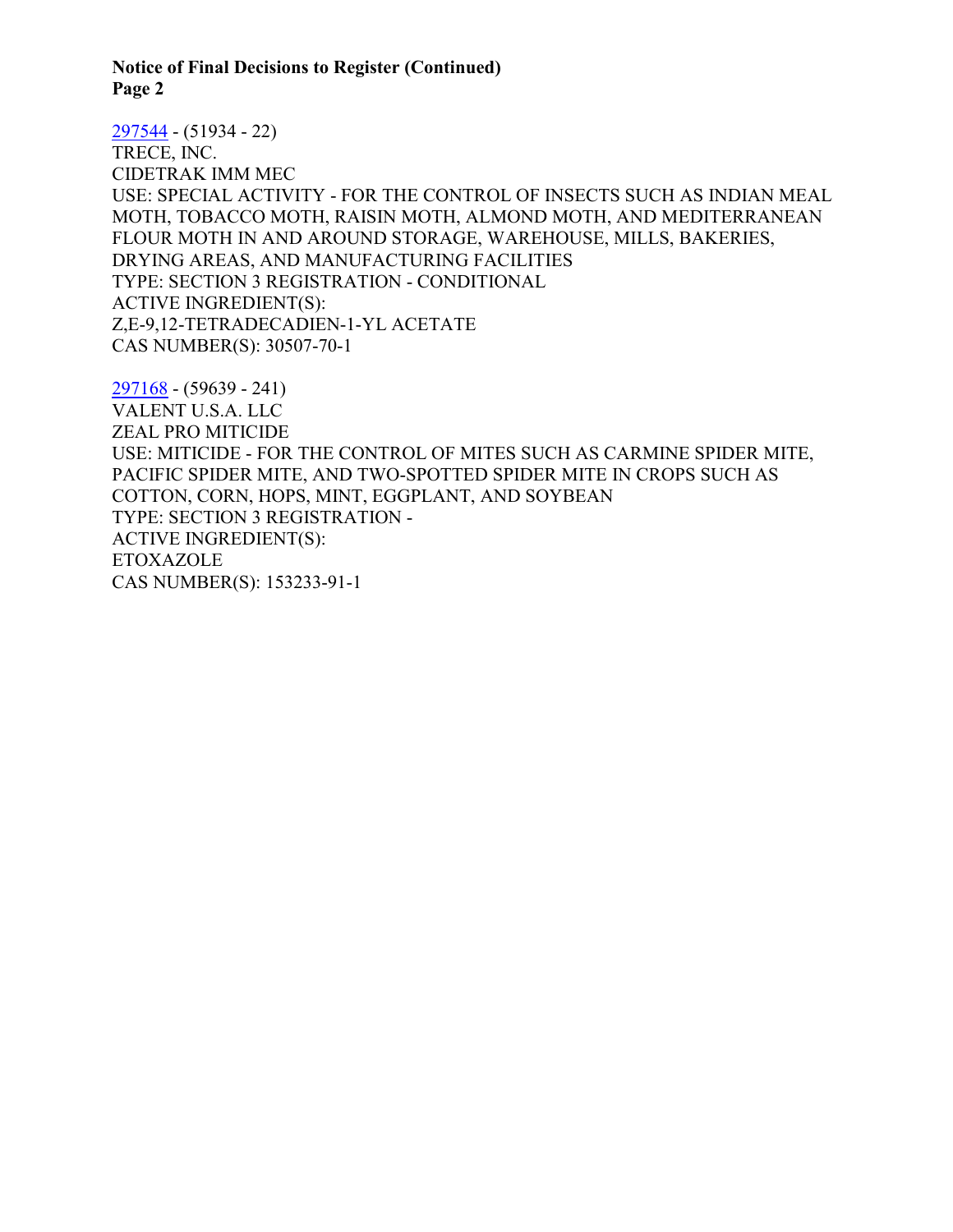# **Notice of Final Decisions to Register (Continued) Page 3**

### **Written Evaluation**

Pursuant to Title 3, California Code of Regulations section 6254, this notice includes a written evaluation of significant environmental points raised in comments submitted during the review and comment period required by Title 3, California Code of Regulations section 6253 for any of the products listed above.

### **DPR received no comments on the above listed products.**

*Original signed by Ann Hanger for 09/22/2021*

 Tulio Macedo, Chief Pesticide Registration Branch

Dated